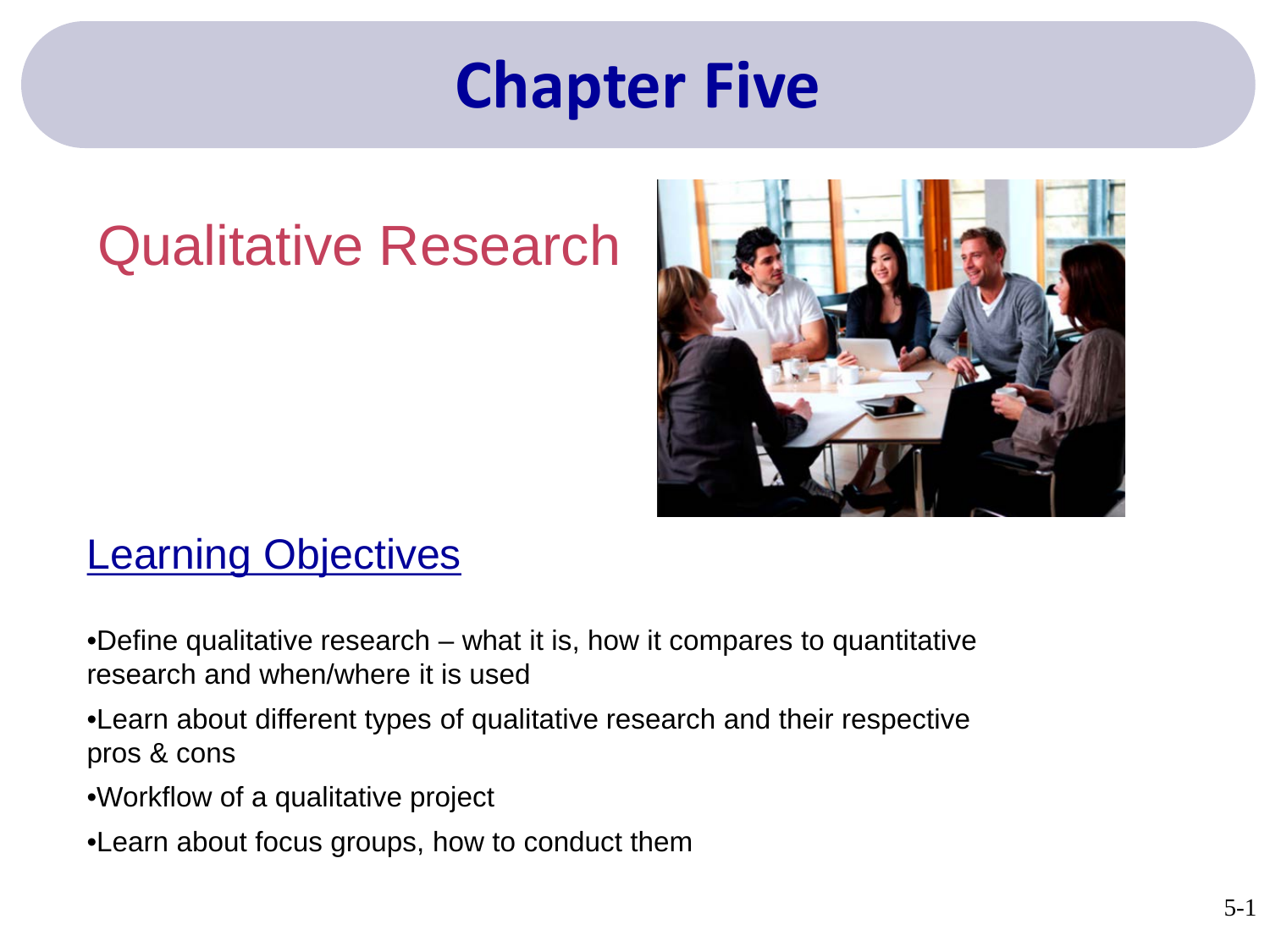# <span id="page-1-0"></span>Qualitative vs. Quantitative Research

### **Quantitative Research aims to answer '***what?'*

• Research that uses **mathematical analysis** to come to a conclusion. It is typically done using measurable and numeric standards.

**For example**: *Which new features are most likely to encourage customers to change consider using the product*

### **Qualitative Research aims to answer '***why?'*

**Exploratory** in nature and helpful in gaining insight to motives, attitudes and perceptions; however, unlike quantitative research, results are NOT statistically significant and are used to provide general direction

**For example:** *Why are those new features of most interest and in which way do customers see using the product?*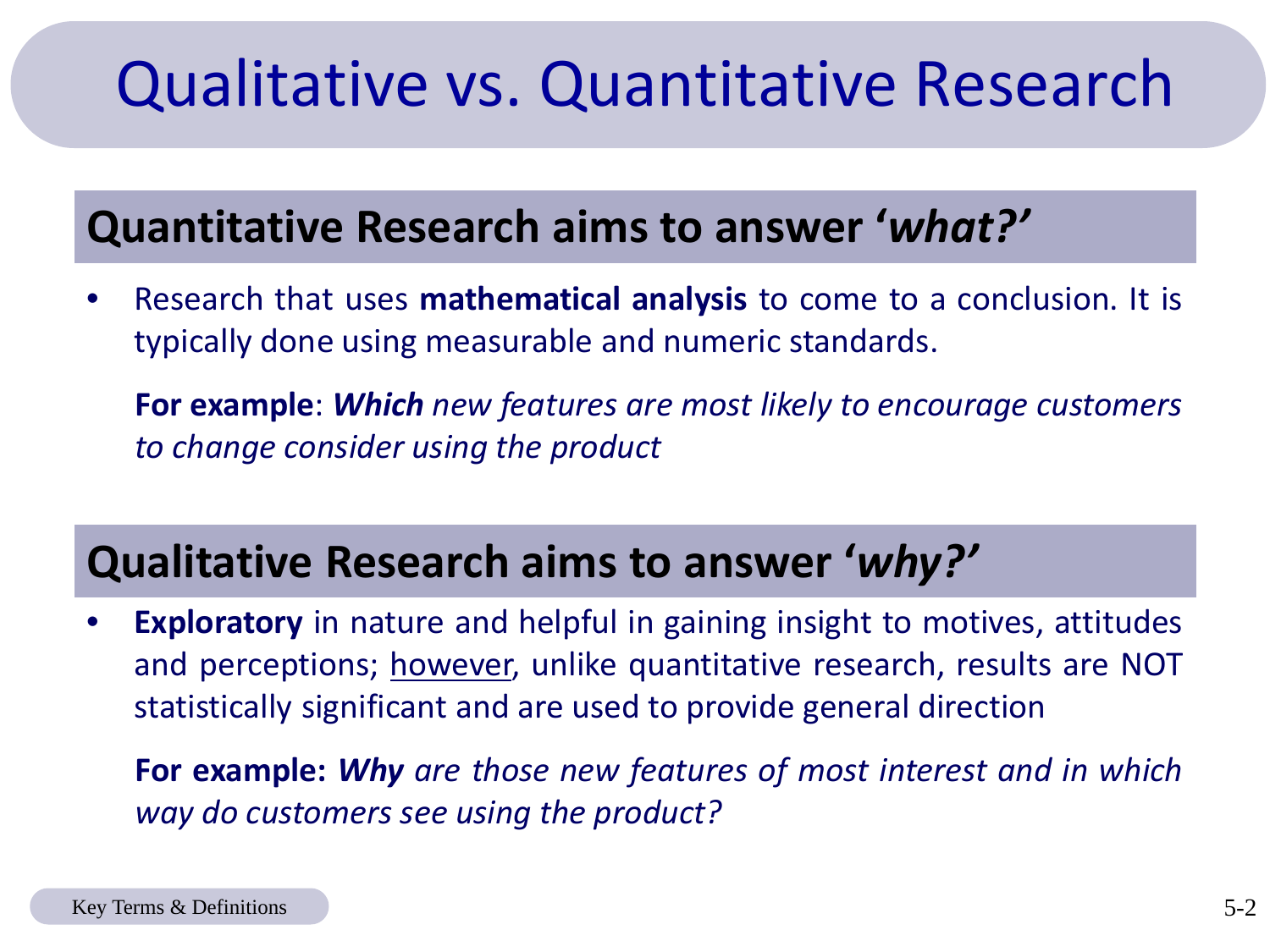# Qualitative vs. Quantitative Research

|                                     | Quantitative                                                    | <b>Qualitative</b>                                                |  |
|-------------------------------------|-----------------------------------------------------------------|-------------------------------------------------------------------|--|
| <b>Sample Size</b>                  | $Big( > 100 \right)$                                            | Small $(16 - 36)$                                                 |  |
| <b>Types of</b><br><b>Questions</b> | Closed ( $yes/no$ )                                             | Open (why? in which way?)                                         |  |
| <b>Administration</b>               | Typically self guided; often<br>online                          | Moderated by an interviewer<br>with specific skills               |  |
| <b>Tools of Trade</b>               | Panels, Questionnaires,<br><b>Statistical Analysis Programs</b> | Screeners, Discussion<br>Guides, Recordings, Videos               |  |
| <b>Type of Research</b>             | Causal<br><b>Relational</b>                                     | Exploratory<br><b>Voice of the Customer</b><br><b>Directional</b> |  |
| <b>Type of Analysis</b>             | Statistical, summation                                          | Subjective, interpretive                                          |  |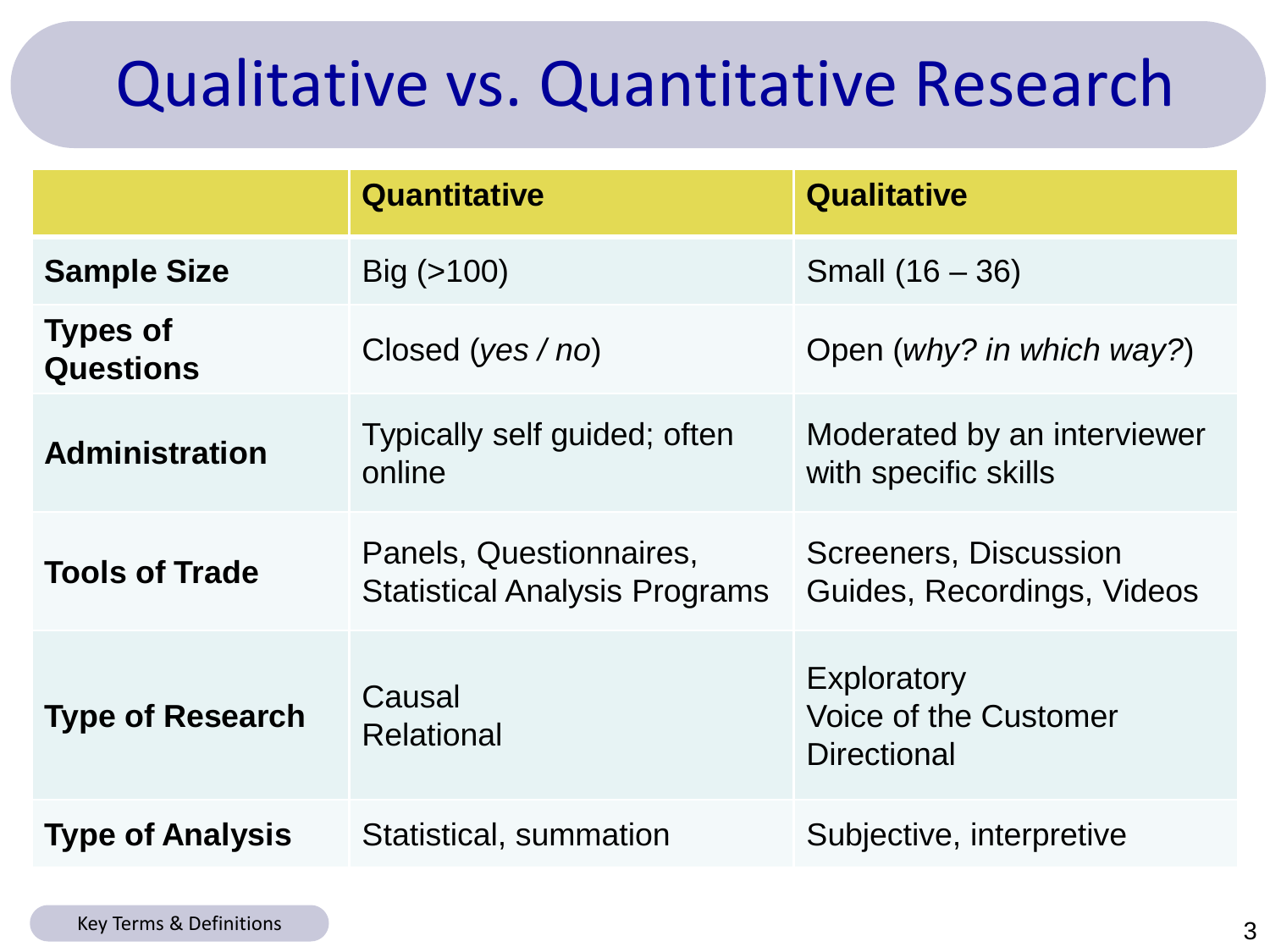### Qualitative Research Limitations

**It is directional and not easily measured**: Attitudinal, perceptual, and belief differences revealed during qualitative research are not be easily measured. Quantitative research will more precisely measure differences.

**It is not statistically representative**. Although qualitative results might give you a good idea about the segment, they do not allow you to precisely gauge that populations' responses based on the limited sample typical of qualitative research.

*However, these quantitative & qualitative research are often used in tandem and at different points in the product development, message development life cycles*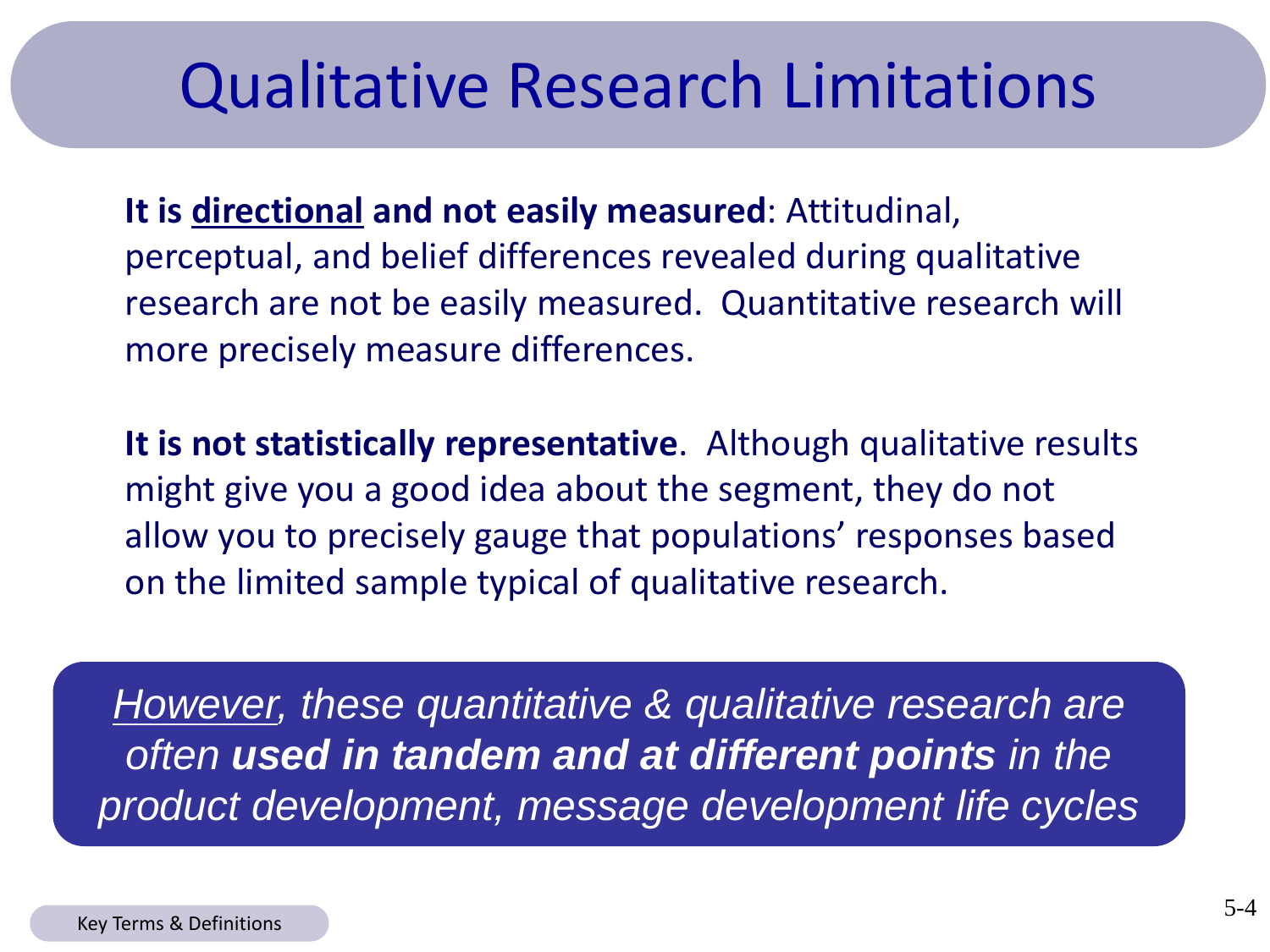### *In general, qualitative research happens earlier in the product / messaging life cycle*

**1. Idea Generation / brain storming**

**2. Early idea prototyping / idea screening**

**Qualitative Research**, is good at offering direction early on in the life cycle

#### **3. Feature Specification (for products)**

#### **4. Development**

**6. Launch**

#### **7. In Market Evaluation**

#### **Quantitative Research:**

As the product design / messaging is more clearly defined, product owners want / need measurable results (i.e., for sales forecasts, final design)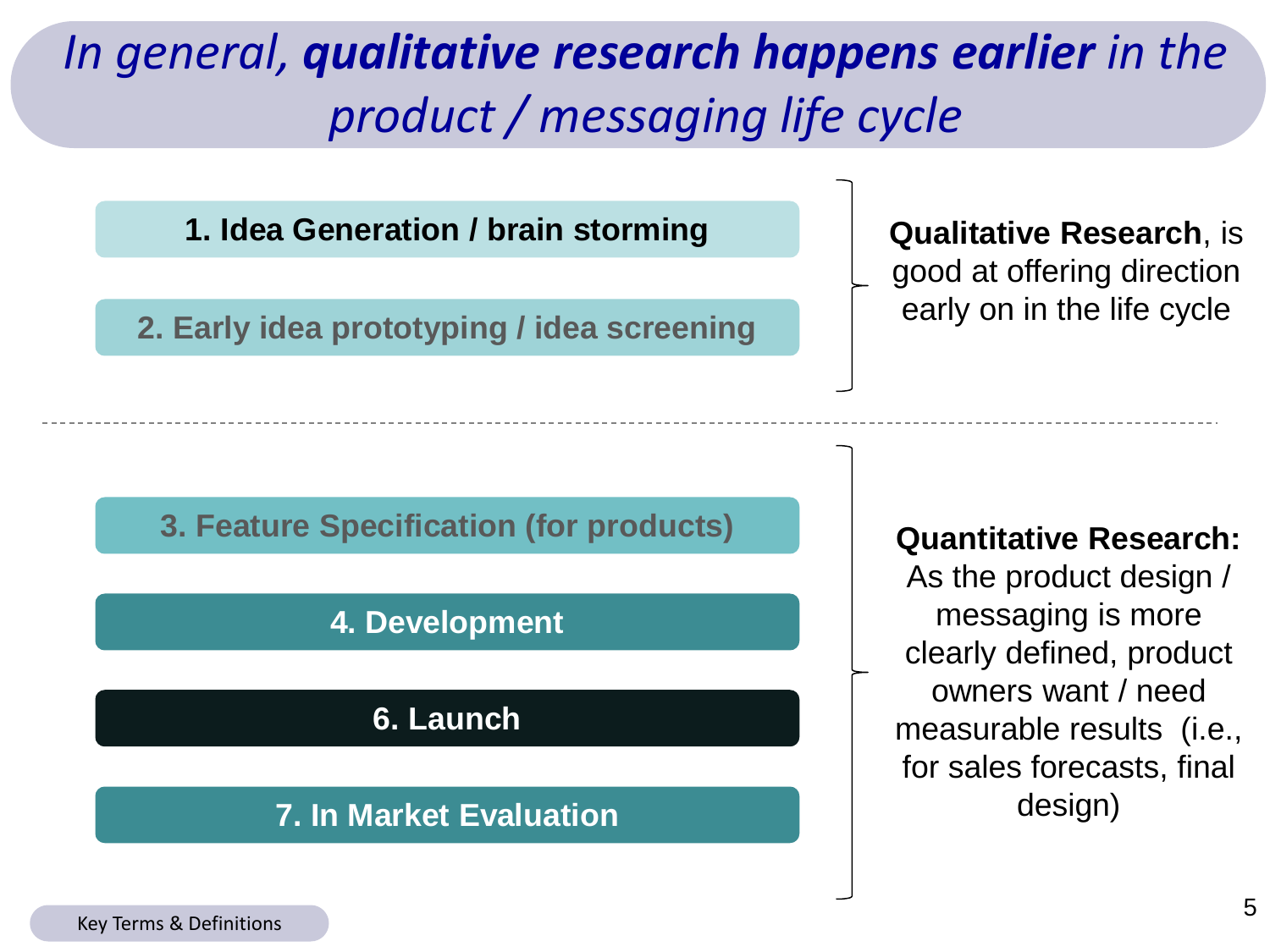# <span id="page-5-0"></span>Examples of qualitative research …

#### **1. Idea Generation / brain storming**

- **Contemplating entering a new market**  *is there a gap in credit cards offered to a certain kind of business owner?*
- **Exploratory research with a new segment**  *who are they? What do they want? How do they do things now? How can they be serviced?*
- **Gaining an understanding of why are clients not doing what we want them to?**

#### **2. Early idea prototyping / idea screening**

- Determining how to **position** a product
- The Creative Agency (i.e., ad agency) has created three ads– what resonates / what doesn't? why? Which one best represents the product?
- **Early web design** does the proposed flow work?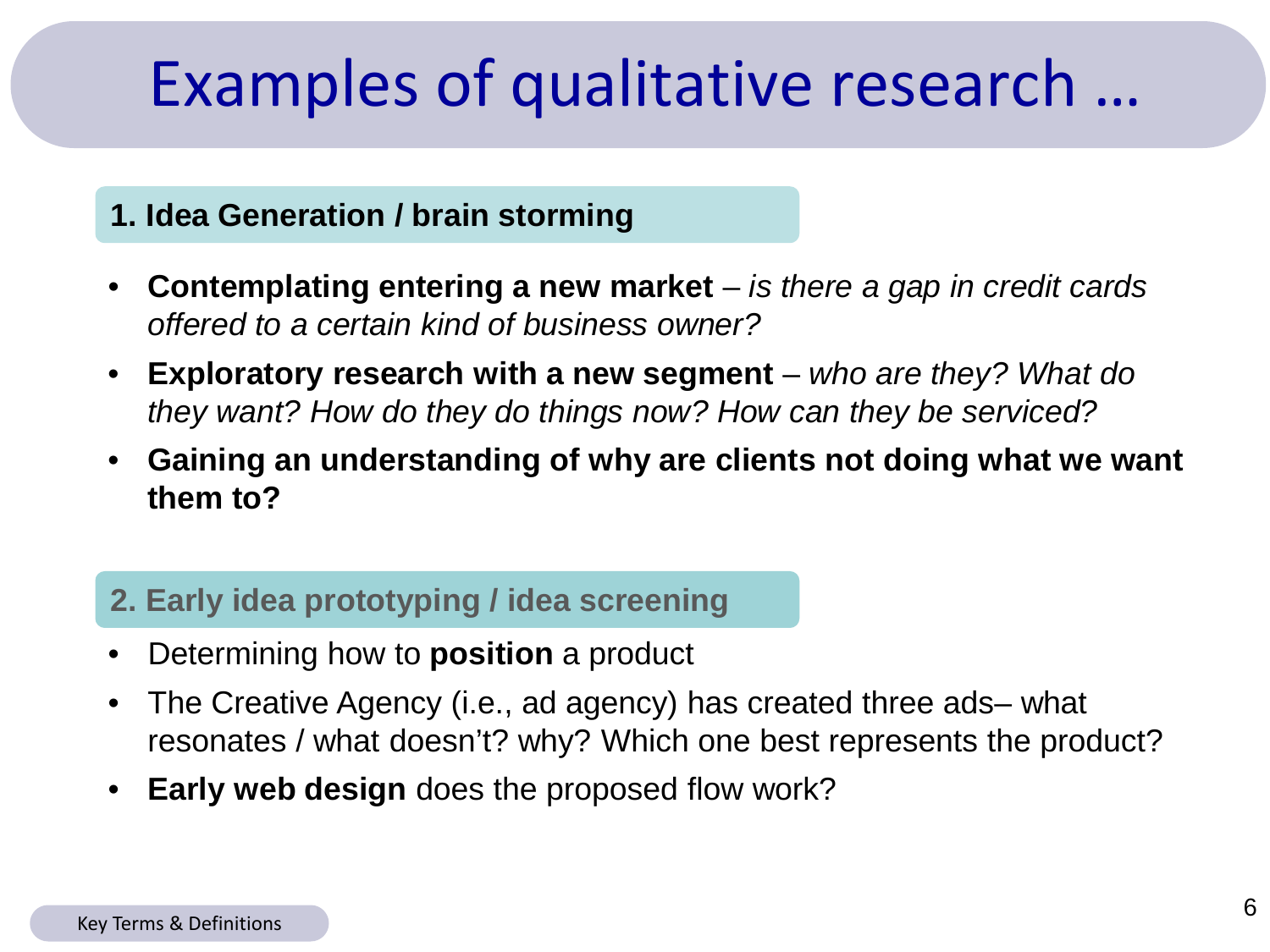### Qualitative Research Tools

While Focus Groups are the traditional tool in the qualitative researchers tool kit qualitative researchers use range of tools

**Focus Groups (in person and virtual):** 6-8 respondents / group who are led by a moderator through a discussion; groups conducted in multiple markets

**Bulletin Boards**: an online forum where respondents read / answer questions & interact digitally; moderator probes for further details; 20-30 respondents

**In-Depth Interviews (IDI)**: 1-on-1 interviews often with executives or experts; inperson, phone, online

**Ethnographies**: Similar to IDIs, however conducted in the respondents native environment (i.e., home, office, car, shop alongs)

**Web / Mobile Usability**: Respondent is given a set of tasks to complete on the website and observed to see where confusion arises.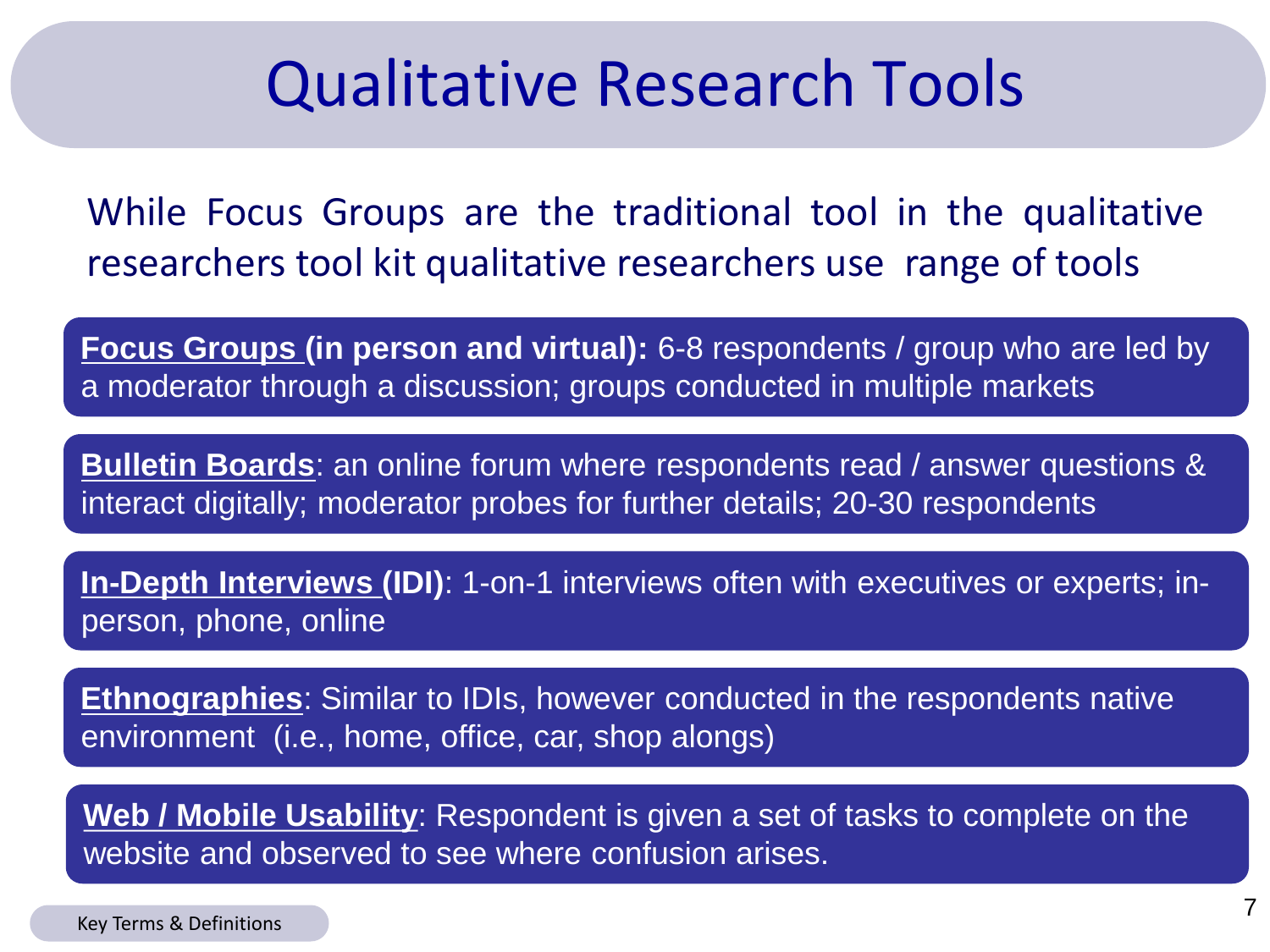# <span id="page-7-0"></span>Pros & Cons of different types of research

|                                              | <b>Pros</b>                                                                                                                                                                   | <b>Cons</b>                                                                                                                                 |
|----------------------------------------------|-------------------------------------------------------------------------------------------------------------------------------------------------------------------------------|---------------------------------------------------------------------------------------------------------------------------------------------|
| <b>Focus</b><br><b>Groups</b>                | Interactive – respondents<br>$\bullet$<br>build on each other's ideas<br>Good for idea generation<br>$\bullet$<br>Opportunities for clients to<br>$\bullet$<br>observe client | <b>Expensive</b><br>Time consuming<br>Geographically narrow                                                                                 |
| <b>Bulletin</b><br><b>Boards</b>             | • Supports deep discussions<br>Asynchronous of time & place<br>Lower cost<br>Longitudinal Insights                                                                            | Little top of mind feedback as<br>$\bullet$<br>respondents have time to think<br>and read<br>Limited probing<br>Less respondent interaction |
| <b>IDIs</b> (phone,<br>in person,<br>online) | <b>Detailed</b><br>Good for technical<br>discussions with industry<br>experts (medical, financial)<br>Group pressure is eliminated<br>$\bullet$                               | Time intensive<br>Not effective for brainstorming /<br>$\bullet$<br>idea generation                                                         |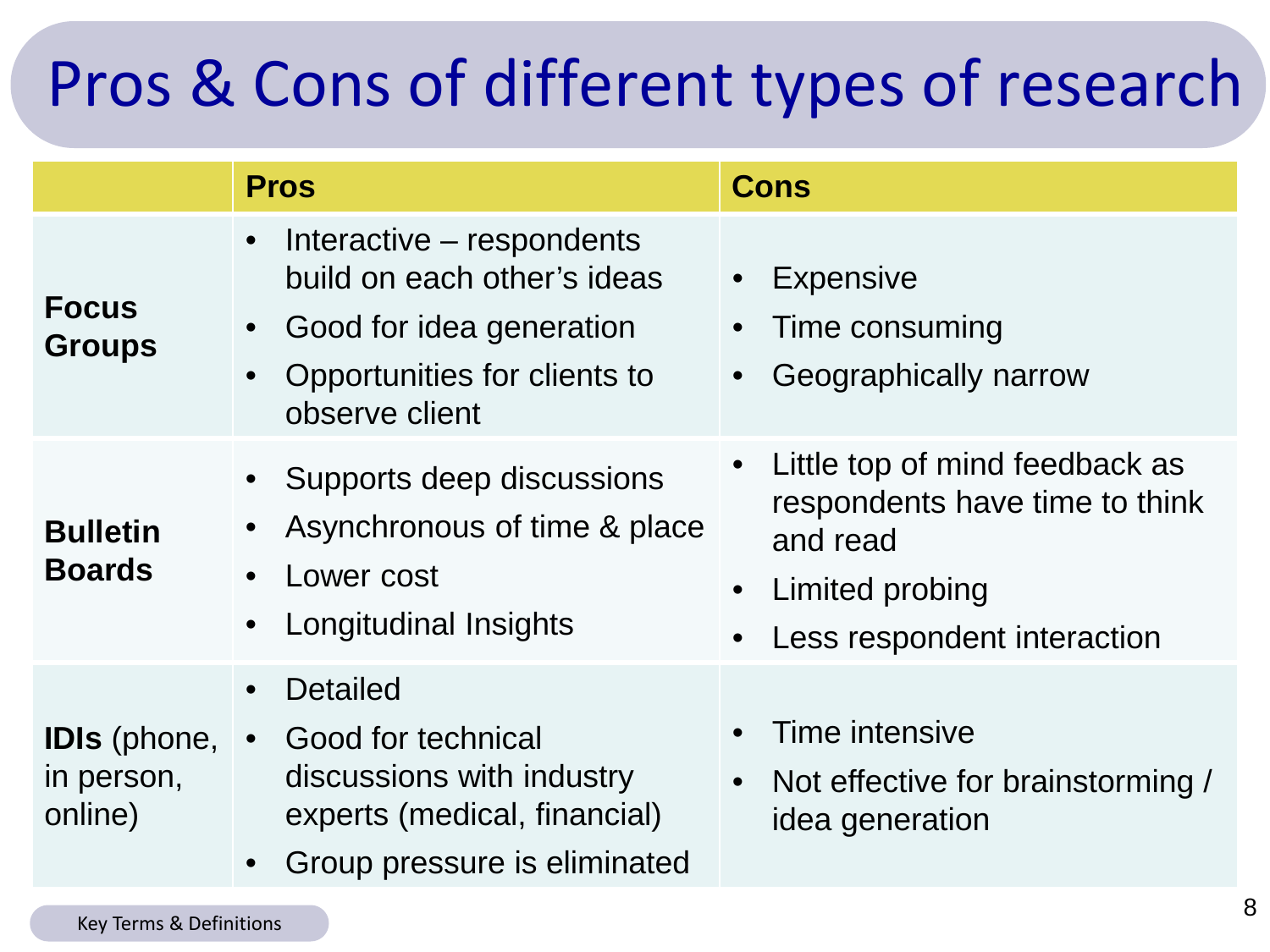### <span id="page-8-0"></span>Techniques for delving into the respondents thoughts, feelings, and experiences

A **major challenge** for qualitative researchers is getting respondents to open up to share attitudes & motivations, especially with a stranger(s).

In many cases, **respondents may not even be aware** that they have certain beliefs nor can they articulate why they make certain decisions.

**Techniques that are used to help respondents open up and allow the moderator to dig deeper include:**

- Prework (aka homework): assignments that set the stage for the research and get respondents thinking of the topic of interest.
	- *For example: map out a recent travel experience, create a collage illustrating feeling about something*
- Creative Exercises: Projective techniques to get to deeper feelings that are otherwise hard for respondents to articulate
	- *Image associations, Brand Personification, Fill in the Blank, Laddering*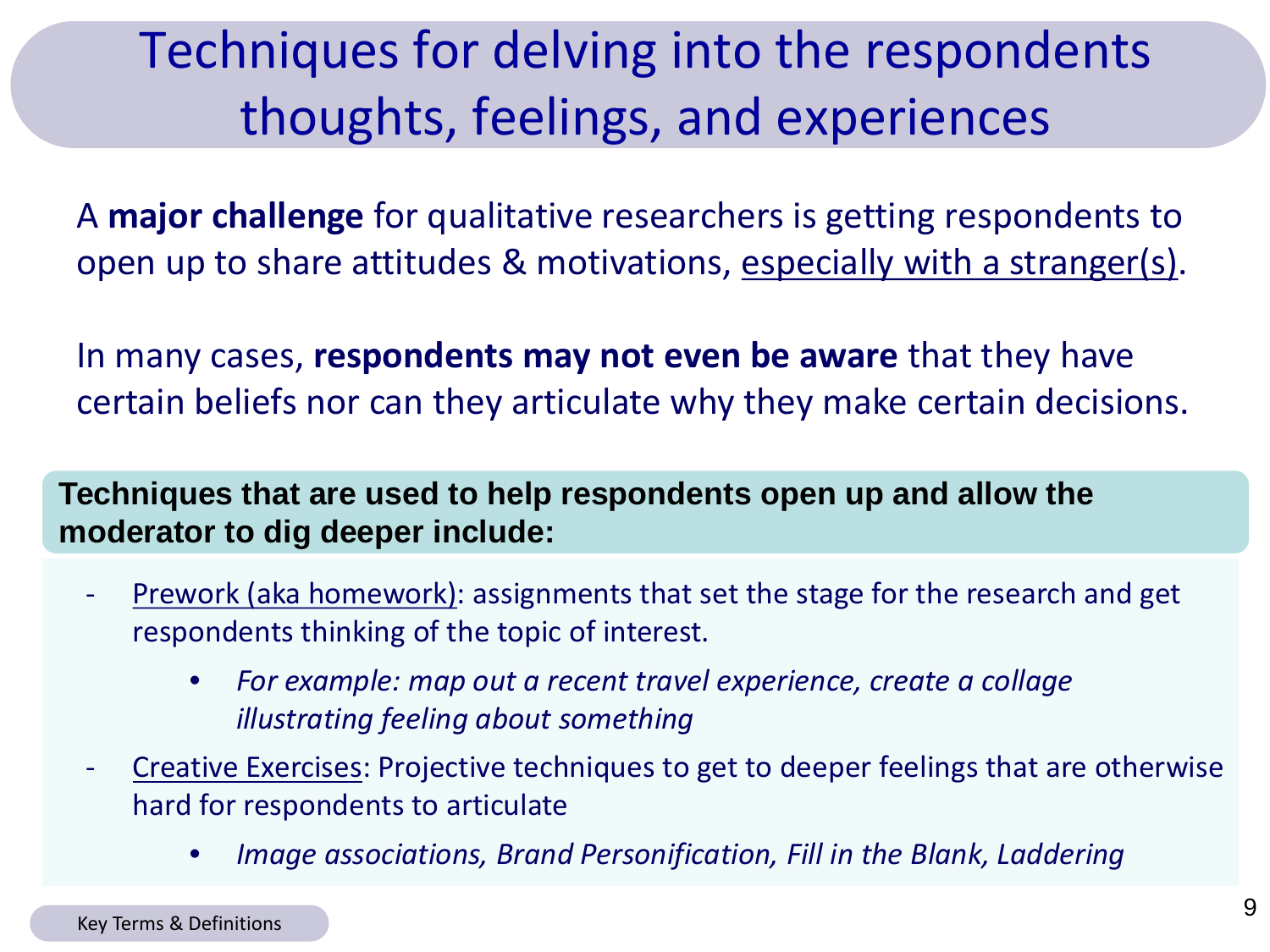# Techniques in action…

- **1. Brand Personification** (Nike vs Adidas): Think of these two brands and imagine that they walk through the door, describe them …
	- *How old are they?*
	- *What gender?*
	- *What are they wearing?*
	- *What kind of car do they drive?*
	- *What actor would play them in a movie*

### **2. Laddering**: *What do you feel are the key benefits of taking vitamins?*

- *Why is that important to you?*
- *How does that make you feel?*
- *….*
- *Uncovering the underlying emotion*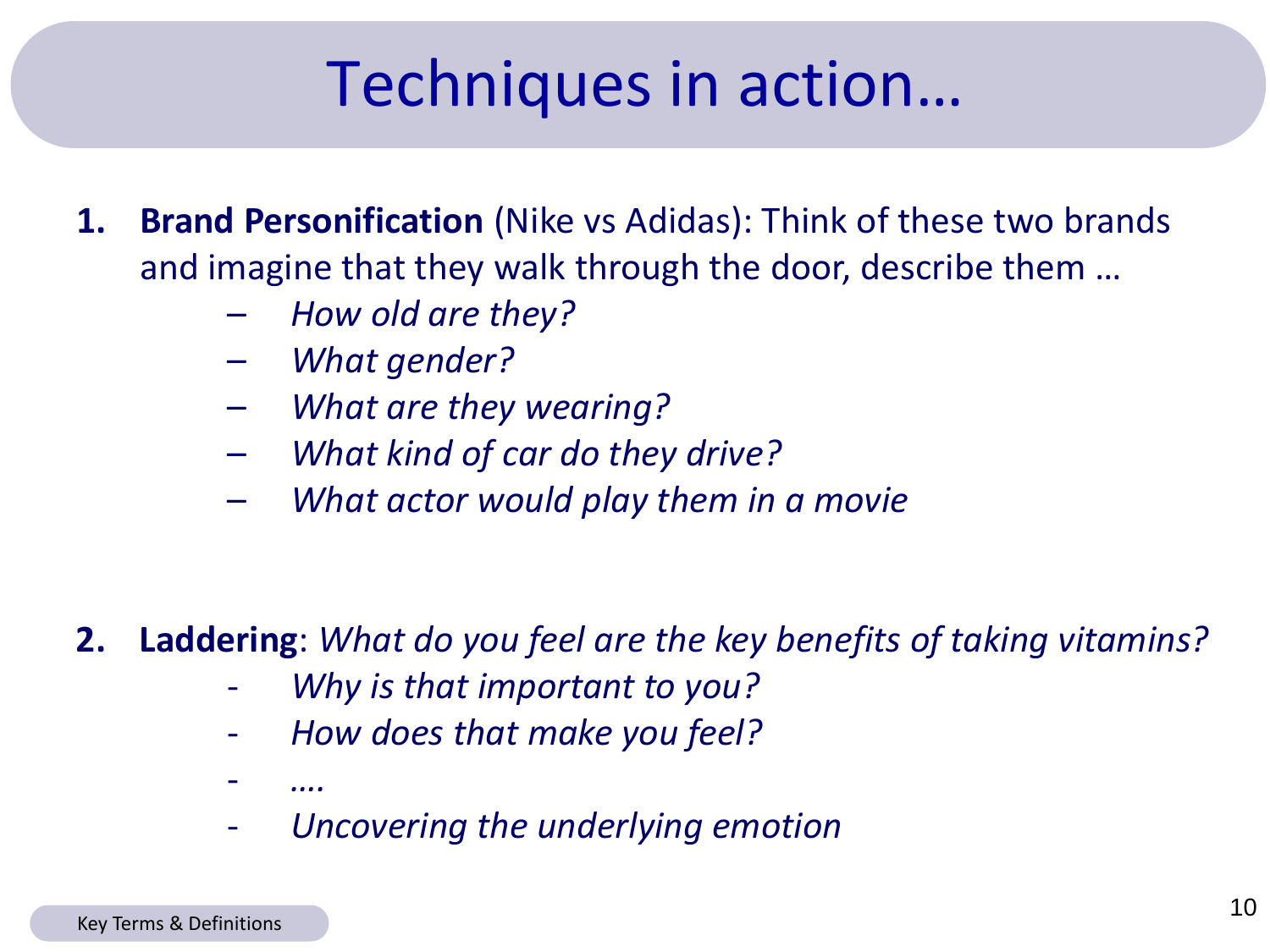## Lifecycle of a Qualitative Research Project

**Defining the objective:**  *Understanding what the client wants to learn is key*

**Recruiting:** *screening for respondents & making sure that the appropriate audience is targeted*

#### **Discussion Guide:**

*Flow of questions that are covered → Start broad, then narrow it down*

**Reporting:** *Written reports, toplines, video reports to bring the clients to life*

#### **Field the Research:**

*Gather feedback from respondents; when in person, this is usually done across multiple markets*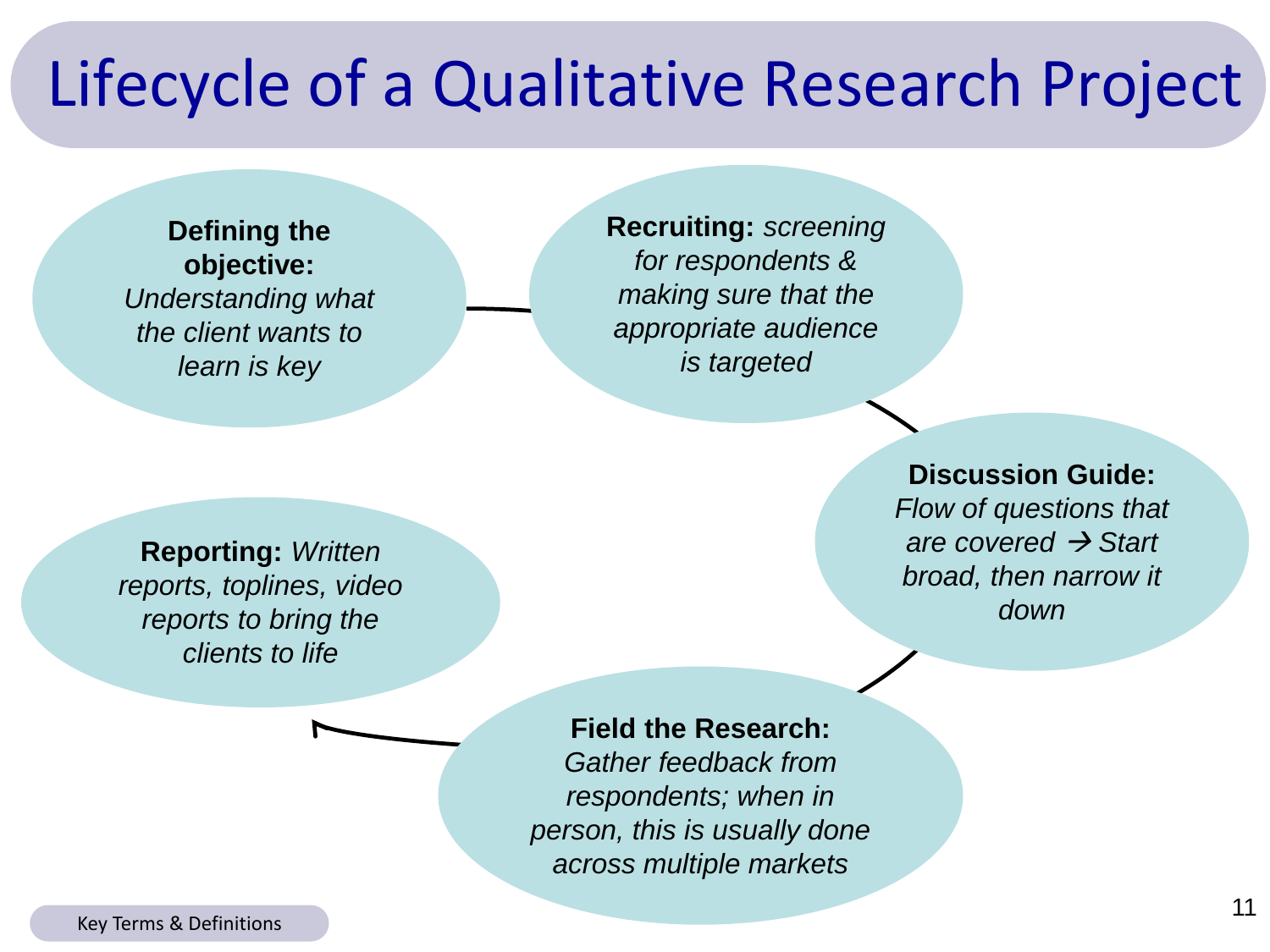### A focus on **Focus Groups**…

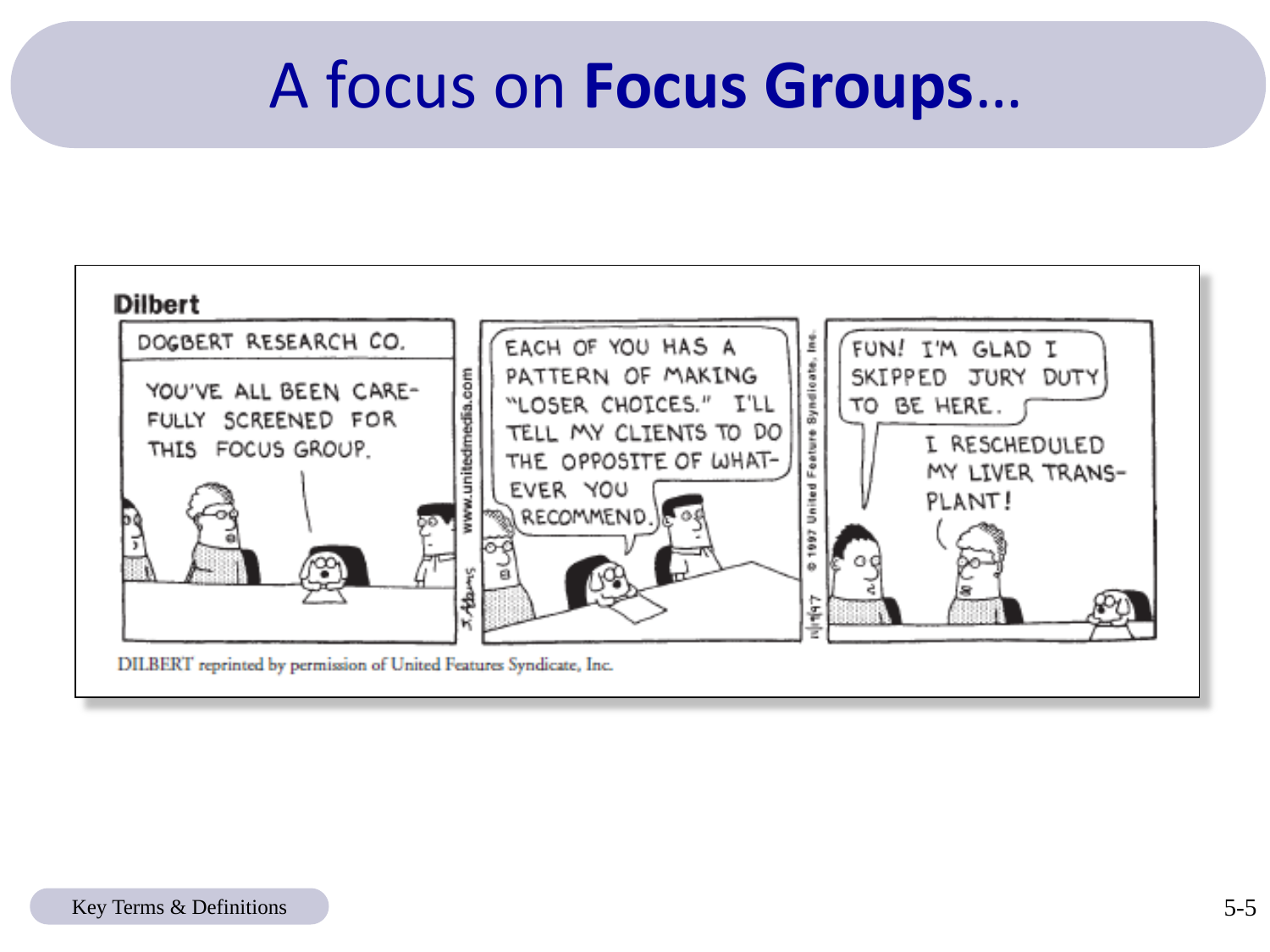# Conducting Focus Groups

#### <span id="page-12-0"></span>**Respondents**

- Respondents must be screened for relevance to the topic
- Segmentation study results are often used to determine desired respondent characteristics

#### **Location**

• Typically a focus group facility consisting of a conference room or living room setting and a separate observation room with a one-way mirror or live audiovisual feed.

#### **Research Vendor and Moderator**

- A person hired by the client to lead the focus group
- Has specialized training / experience in leading group conversations and on specific research methodologies and techniques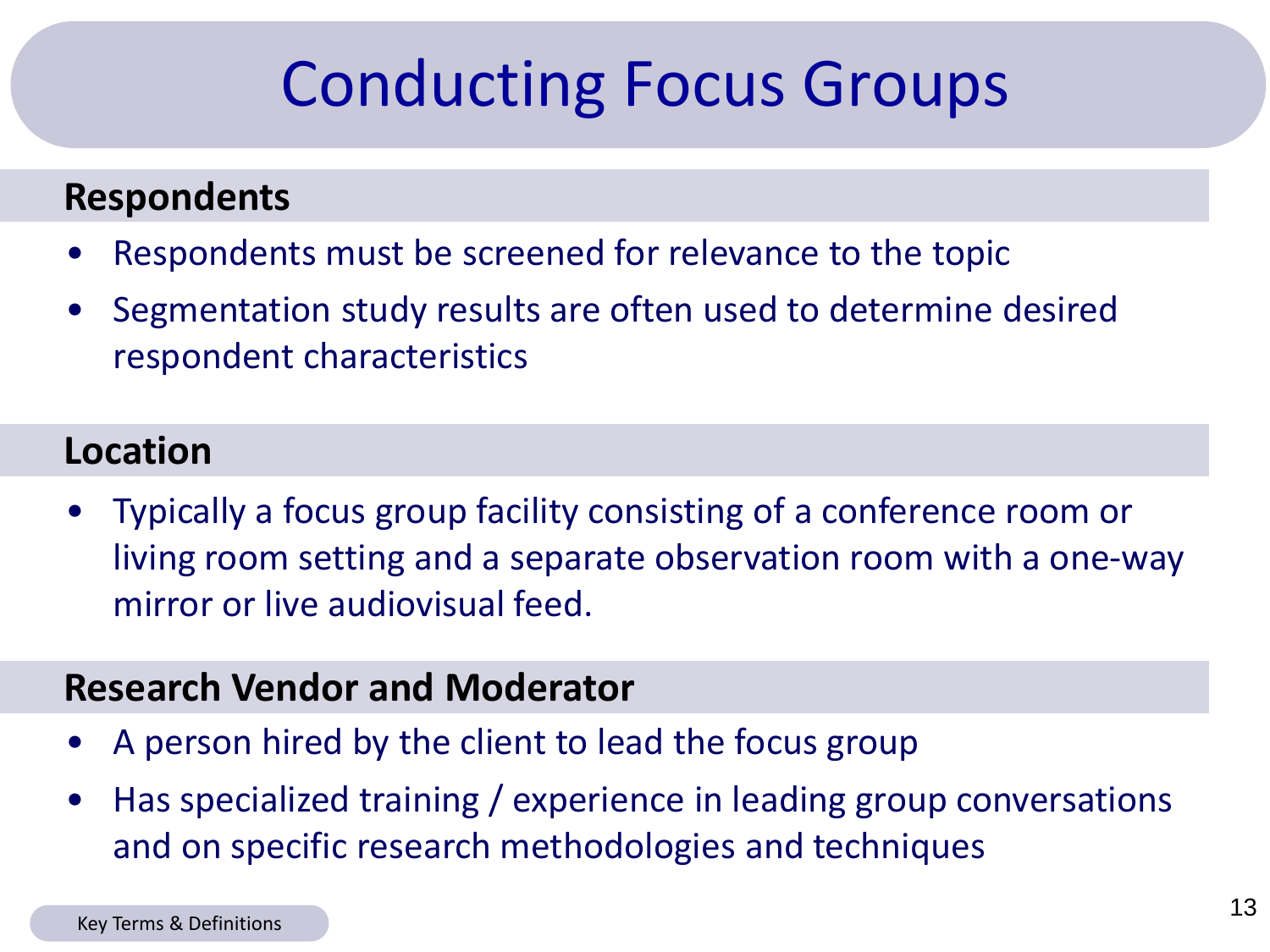# The moderator's juggling act

Manage the **group dynamic** & keep the group on task and focused; demonstrate "invisible" leadership.



**Move things along** without rushing the discussion; seamlessly more form broad to more specific questions at the group progresses



**Show creativity and adaptability** to reach the key questions; probes effectively at every opportunity

Show respect for **respondents** make them feel welcome and create a safe environment for diverse opinions



**Manage client demands** and both for what is going on in the front room but also in the facility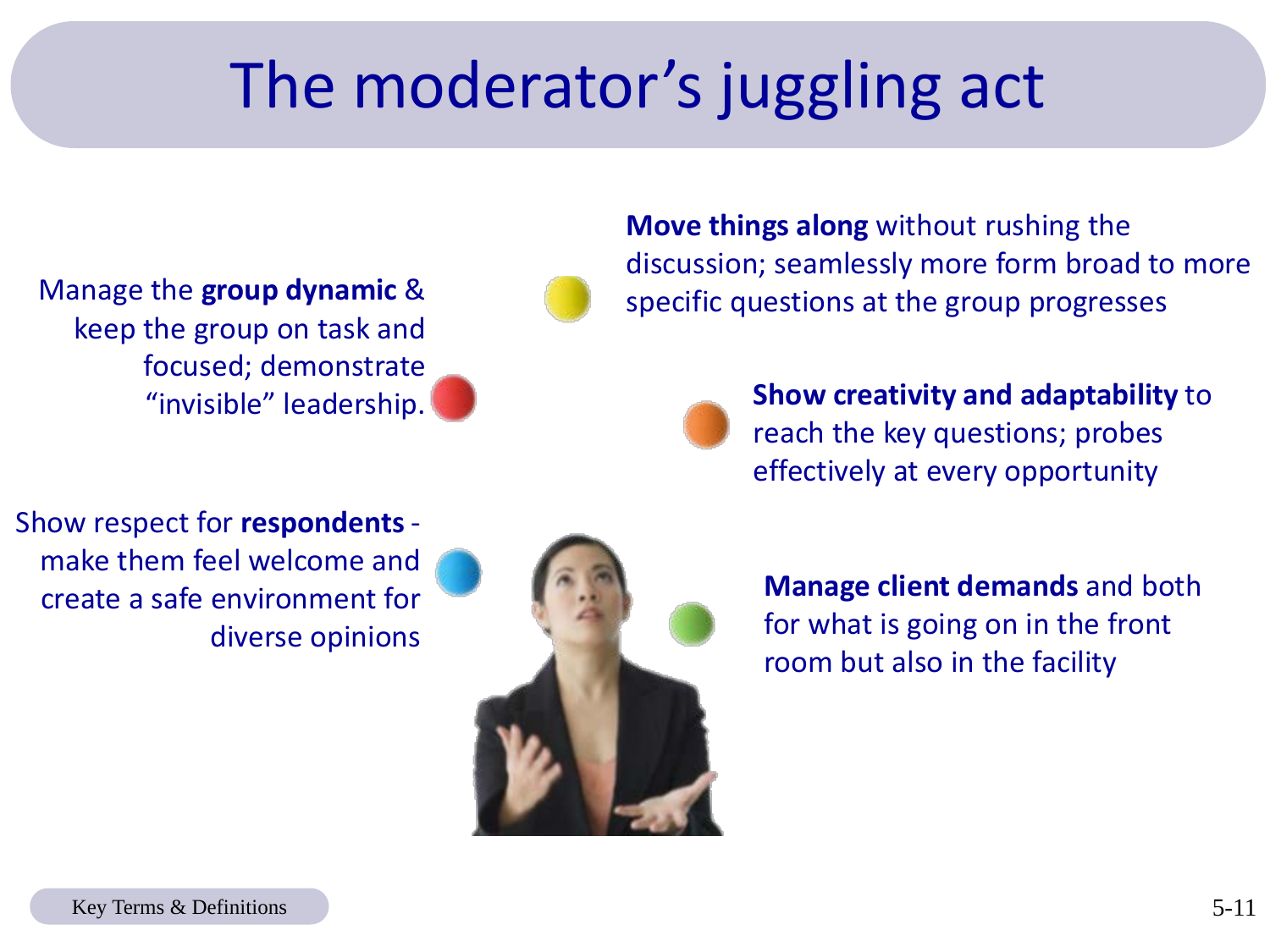### Qualitative Project Demo

# **1. Define the**

TCNJ Career Office wants to gain a better understanding of what sort of resources students are looking for and find most useful in their job searches. They also wish to identify possible service gaps

**objective 2. Recruit**

TCNJ juniors and seniors with experience in looking in job hunting as well as experience with the TCNJ career center

**3. Discussion Guide:**

See next page Home work

**Let's get started…**

**4. Field the Research**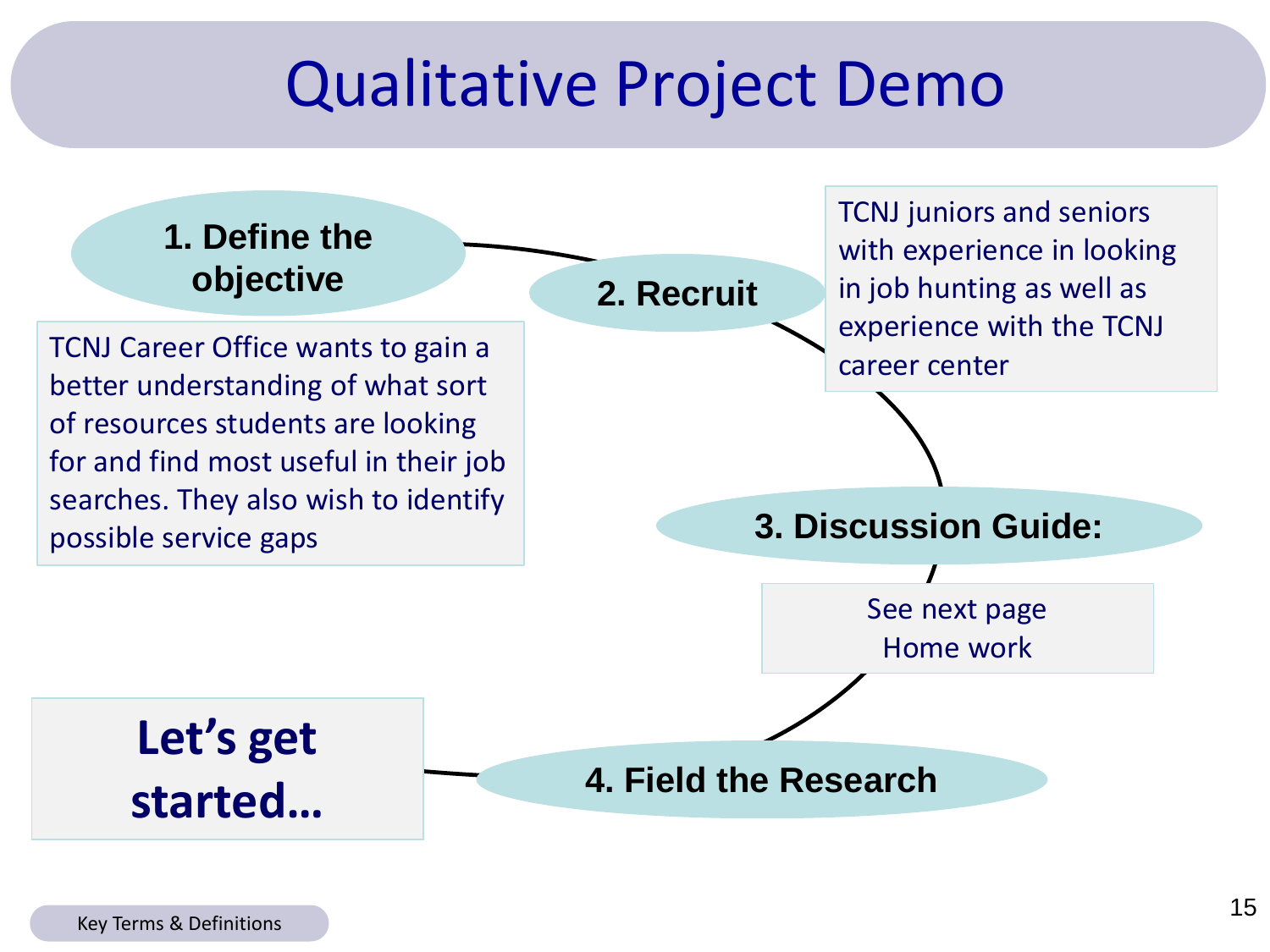## <span id="page-15-0"></span>Discussion Guide

|                | A. Warm Up                                                                                                                                         |           |  |  |  |
|----------------|----------------------------------------------------------------------------------------------------------------------------------------------------|-----------|--|--|--|
|                | <b>B.</b> Respondent Profile                                                                                                                       |           |  |  |  |
|                | 1. Name, which year you are in at TCNJ, and what you are studying?                                                                                 |           |  |  |  |
|                | 2 What did you do this past summer?                                                                                                                |           |  |  |  |
|                | If working, how did they find that job?                                                                                                            |           |  |  |  |
|                | CTION 2: CURRENT JOB SEARCHING BEHAVIOR                                                                                                            | (20 MINS) |  |  |  |
|                | 1. What tools do you currently use for your job searches? Why those?                                                                               |           |  |  |  |
|                | How long have you been using these tools?                                                                                                          |           |  |  |  |
|                | Do you use the same tools regardless of what type of job?<br>$\sim$                                                                                |           |  |  |  |
|                | - Are the tools more online or in person?                                                                                                          |           |  |  |  |
|                | - Are you open to paying for these services? If so, which ones?                                                                                    |           |  |  |  |
|                | 2. How do you stay organized when it comes to your job search?                                                                                     |           |  |  |  |
|                | - What does your planning look like?                                                                                                               |           |  |  |  |
|                | - What tools do you use?                                                                                                                           |           |  |  |  |
|                | 3. What role, if any does networking play in your job search?                                                                                      |           |  |  |  |
|                | How often do they try to network?<br>- 1                                                                                                           |           |  |  |  |
|                | - With whom? Where?                                                                                                                                |           |  |  |  |
|                | CTION 3. IMPRESSIONS OF TCNJ CAREER SERVICES                                                                                                       | (10 MINS) |  |  |  |
|                | 1. Do you use TCNJ Career Services? How long have you been using it?                                                                               |           |  |  |  |
|                | - What do you like most about it?                                                                                                                  |           |  |  |  |
| 2 <sup>1</sup> | Do you use TCNJ for ALL your job search need?                                                                                                      |           |  |  |  |
|                | - When do you use them? For what types of jobs?                                                                                                    |           |  |  |  |
|                | - What drives you to use TCNJ Career Services vs. all the other options available like<br>LinkedIn?                                                |           |  |  |  |
|                | - Is there anything that would make you want to use TCNJ Career Services more<br>often?                                                            |           |  |  |  |
|                | 4. When do you NOT use TCNJ Career Services? Why? (Probe to understand if there are<br>certain types of scenarios where TCNJ services don't apply) |           |  |  |  |
|                | Is there anything you don't like – or feel hasn't met your expectations? What & why?                                                               |           |  |  |  |
|                | 5. In your experience, how does TCNJ compare to other career sites?                                                                                |           |  |  |  |
|                | In your own works, how would you describe TCNJ to a friend?                                                                                        |           |  |  |  |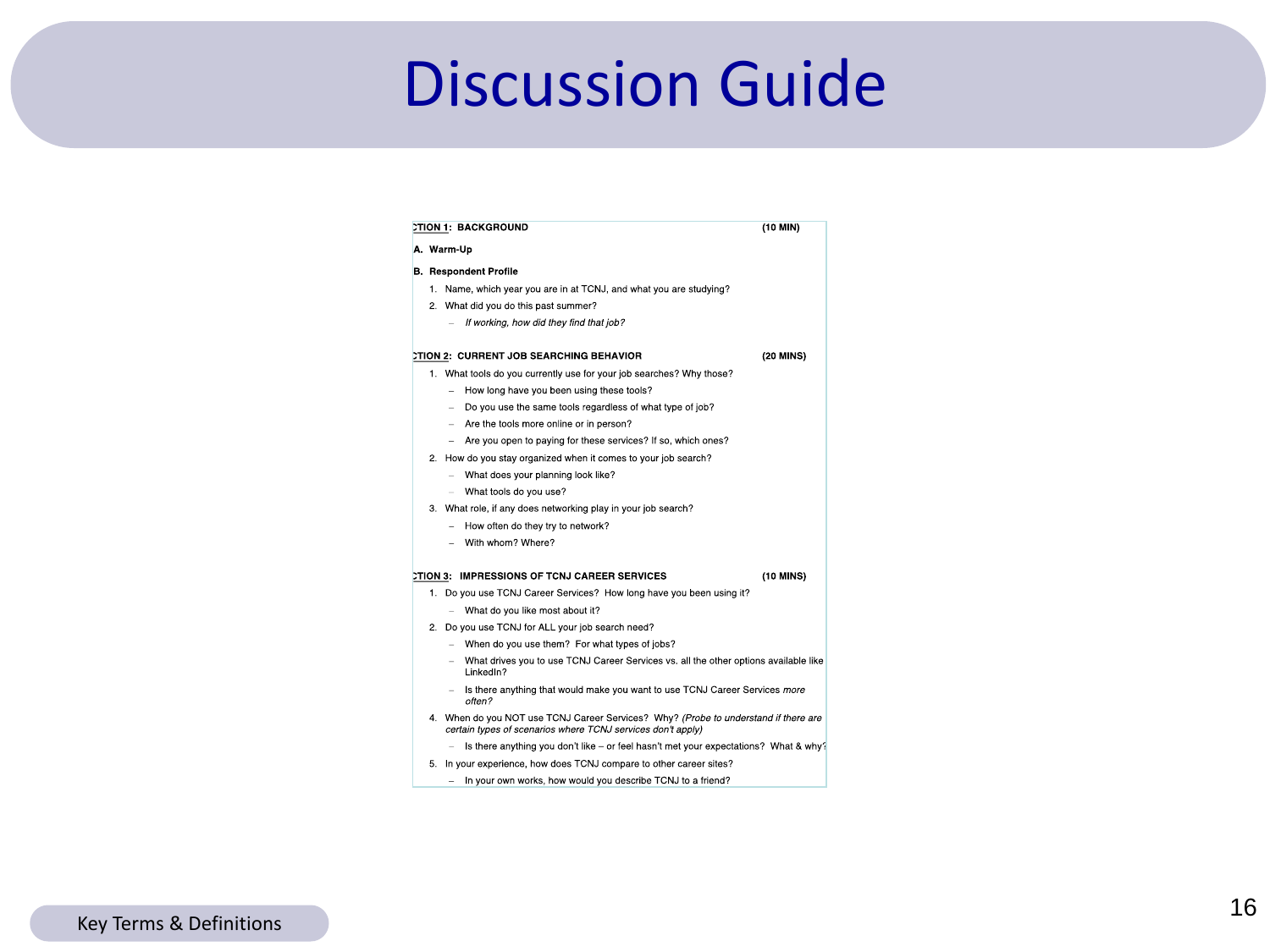## <span id="page-16-0"></span>The Future of Qualitative Research

Brands and product managers want to better understand how to emotionally connect to their customers because the payoff can be huge.

Going forward, qualitative research will continue to play an important role in understanding emotional and subconscious aspect of consumer behavior.